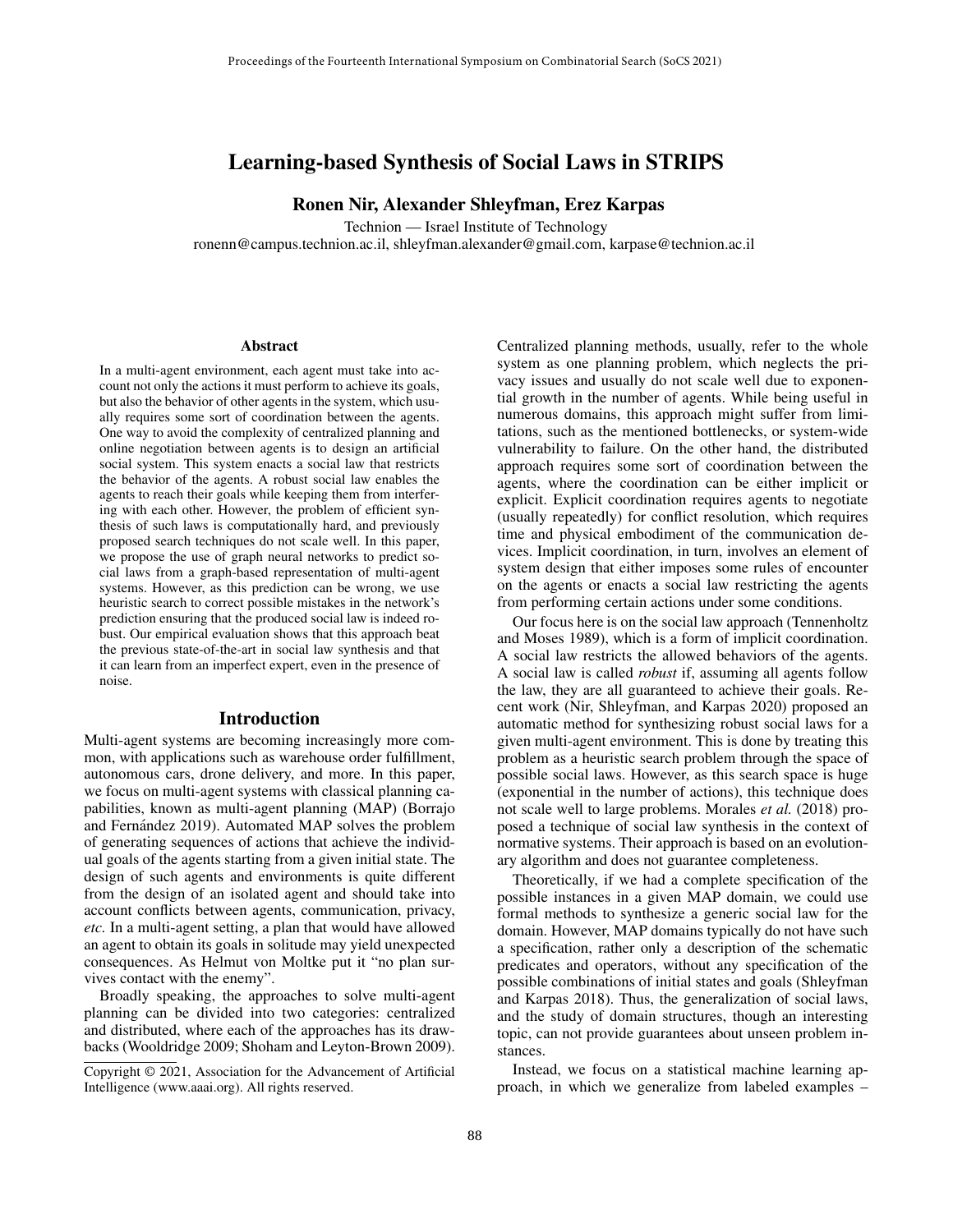social laws for MAP instances (MAPs), to social laws in unseen MAPs of the same domain. Specifically, we assume access to a domain-expert, who provides us with a set of examples – small instances of the same domain, with a robust social law for each instance. We introduce a technique for learning from such examples and show that it is possible to generalize from such small examples and use the learned knowledge to synthesize social laws in large problem instances. Our aim here is to produce a robust social law for a given MAP based on the knowledge provided by the domain-expert. To do so, we use graph neural networks, combined with a search procedure to correct possible mistakes in the network's prediction, as a fast, domainindependent solution for the problem of social law generation.

Our technique works by representing multi-agent planning problems as graphs (extending the notion of Problem Description Graph (PDG) (Pochter, Zohar, and Rosenschein 2011) to the multi-agent setting). We train a Graph Convolutional Neural network (GCN) (Kipf and Welling 2017) on our labeled examples and use it to predict social laws on larger problems. However, as there are no guarantees that the predicted social law will be robust, we use the network output to speed up the search for social laws (Nir, Shleyfman, and Karpas 2020) by (a) introducing new heuristics based on the prediction, and (b) seeding the open list with potential social law candidates.

We empirically show that our technique can exploit a few small labeled examples to synthesize social laws for larger MAPs in the same domain, even when the domain-expert is imperfect. We also address the drawbacks of this approach, i.e., the domain-expert may not be able to locate all of the possible conflicts or produce a fully robust social law for each of the proposed examples. This is simulated by introducing noise to the social laws produced by the expert. We show that our approach is noise-tolerant, and can sometimes even benefit from such noise.

## Preliminaries

In this work we consider a multi-agent planning (MAP) setting that reasons about multiple non-collaborative, noncommunicating agents. We start with the definition of the modified version of MA-STRIPS (Brafman and Domshlak 2008) introduced by Karpas *et al.* (2017). This modification employs individual goals for agents rather than a single goal for the entire problem.

Formally, a MAP problem in this setting is defined as a tuple  $\Pi = \langle F, \{A_i\}_{i=1}^n, I, \{G_i\}_{i=1}^n \rangle$ , where:  $n \in \mathbb{N}$  represents the number of agents, F is a set of facts,  $I \subseteq F$  is the initial state, and  $G_i \subseteq F$  and  $A_i$  define the goal and the actions of agent i, correspondingly. The set of all actions of the problem and the overall goal of the problem are written as  $A = \bigcup_{i=1}^n A_i$  and  $G = \bigcup_{i=1}^n G_i$ . We say that s is a state of the system  $\Pi$  if  $s \subseteq F$ , and  $S = 2^F$  is the set of all states of  $\Pi$ . Each action  $a \in A_i$  is described by preconditions pre $(a) \subseteq F$ , negative preconditions npre $(a) \subseteq F<sup>1</sup>$ ,

add effects add(a)  $\subseteq$  F, and delete effects del(a)  $\subseteq$  F. We say that the action a is well-defined if  $pre(a) \cap npre(a)$  $add(a) \cap del(a) = \emptyset$ . The action a is applicable in the state s if  $pre(a) \subseteq s$  and  $s \cap npre(a) = \emptyset$ . The result of such application is be denoted by  $s[[a]] := (s \setminus \text{del}(a)) \cup \text{add}(a)$ . In what follows we assume well-defined, unit-cost actions.

We define a projection of  $\Pi$  for an agent i to be  $\Pi_i =$  $\langle F, A_i, I, G_i \rangle$ . Note that  $\Pi$  is a regular (single-agent) STRIPS task (Fikes and Nilsson 1971). A sequence of actions  $\pi_i$  is called a plan for the task  $\Pi_i$  if the actions are consequently applicable starting from the state  $I$  and resulting in a state  $s$ , s.t.  $G_i \subseteq s$ . The single-agent plans in the MAP context are referred to as *individual plans*. Following, Fišer et al. (2019), for an action set  $L \subseteq A$ , we denote  $\Pi_i \setminus L := \langle F, A_i \rangle$  $L, I, G_i$ , generalizing it to the MAP setting as  $\Pi \setminus L =$  $\langle F, \{A_i \setminus \overline{L}\}_{i=1}^n, I, \{\overline{G}_i\}_{i=1}^n \rangle.$ 

We consider an execution model where each agent plans its actions in advance, and a given arbitrary scheduler executes the actions one by one with no given priorities, i.e., the scheduler can execute the plans provided by the agents in *any* possible order. At each step of the joint plan execution, the agent chosen by the scheduler acts according to its pending action, changing the state of the world accordingly. The scheduler repeats this procedure until one of the following happens: either all individual plans are executed, or some agent fails to execute its pending action. This failure to execute an action is denoted as a *conflict*. In what follows, we consider the scheduler to be adversarial, i.e., we would like to avoid any possible joint execution that results in either a conflict or in reaching a state  $s$  where one of the agents has not achieved its goal (for some *i* it holds that  $G_i \nsubseteq s$ ).

To ensure that no execution results in such a failure, Karpas *et al.* introduced the notion of *social law* for MAP<sup>2</sup> – a set restrictions on agents' behavior that are meant to prevent conflicts. They described a social law as a modification to a MAP task Π that can add, delete or modify facts, actions, the initial state, or the goal, and showed that some restrictions require complex conditions, for which the original set of facts is insufficient. In this work, we follow in the footsteps of Nir *et al.* (2020), which concentrated only on social laws that restrict conflict-inducing actions, while preserving the reachability of all agent goals, without altering the initial set of facts.

## Robust Social Laws

In this work we follow the definition of *rational robustness* given by Karpas *et al.*, a social law is considered to be robust if it prevents *any* possibility for a conflict between the agents, whatever plans the agents choose to execute. Formally characterizing it as follows:

Definition 1. *A MAP* Π *is robust to rational iff an action sequence that arbitrarily interleaves any individual plans of all agents achieves the individual goals of these agents.*

<sup>&</sup>lt;sup>1</sup>For domains with no negative preconditions we assume  $npre(a) = \emptyset$ .

In what follows, we address the social laws under which

<sup>2</sup>Obviously, Karpas *et al.* did not coin the term per se. Various social laws were introduced to multiple other domains much prior to the mentioned work.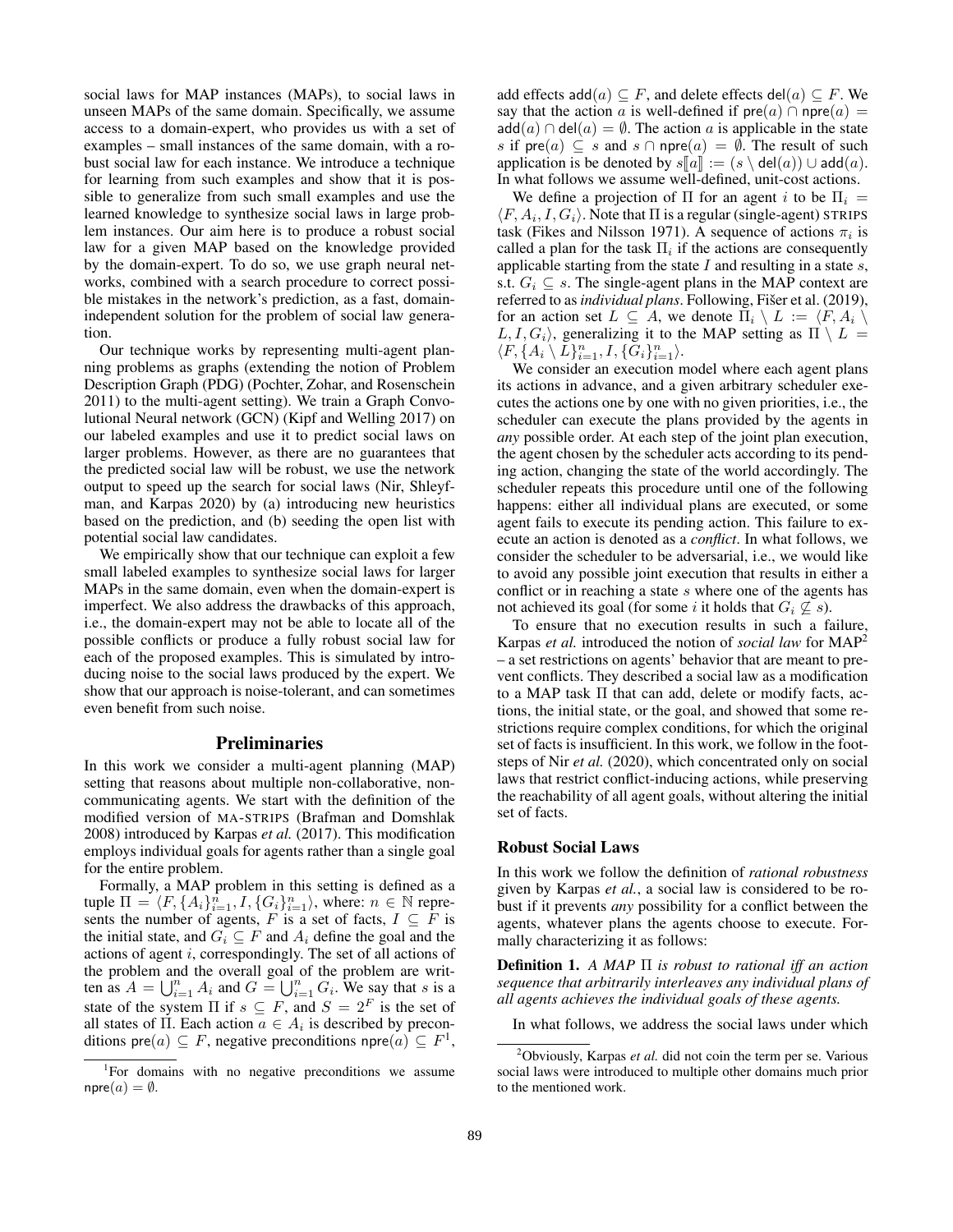a MAP Π is robust to rational, or simply *robust*. To this end, we refer to the definition of social laws by Nir *et al.* (2020)

Definition 2. *For a MAP* Π *with total action set* A*, we call a set of restricted actions*  $L \subseteq A$  *a social law. We say that a social law L is robust if the restricted MAP*  $\Pi \setminus L$  *is robust.* 

In other words, a *social law* L is *robust* if it allows *any* scheduling of the agents' plans: preventing any possible conflicts and ensuring that each agent will reach its goal at the end of the execution, i.e., that any scheduling of plans for the modified agent projections  $\Pi_i \setminus L$  yields no conflict.

The procedure proposed by Karpas *et al.* to verify that a MAP  $\Pi \setminus L$  is robust can be seen as two independent subprocedures, that both solve classical planing problems:

- IS\_SOLVABLE\_FORALL $(\Pi \setminus L)$  checks whether for each agent *i* the projection  $\Pi_i \setminus L$  is solvable, i.e. agent *i* can reach its goal. We say that a social law L is *feasible* if the procedure returns *true*.
- FIND\_CONFLICT( $\Pi \setminus L$ ) ensures that there are no conflicts in any possible schedule. This is achieved by the construction of a classical planning task whose goal is to reach a conflict, where *unsolvability* means that there are no scheduling interferences.

The social law  $L$  is considered to be robust if the first subprocedure returns *true* (the social law is feasible), and the second returns *unsolvable* (there are no conflicts). Here it is important to note that while the unsolvable problems were mostly ignored in classical planning in the previous decades, considerable progress was achieved in the past years (Muise and Lipovetzky 2015).

**Example:** We illustrate these concepts with a toy problem from the ROVERS domain (see Figure 1) with two locations  $L_1, L_2$ , two rovers  $R_1, R_2$  and, one rock sample to collect. The actions that can be taken by the rovers are  $move - that$ moves rover between locations and collect – collects a rock sample while destroying the rock (the action is irreversible). Suppose that the rock sample is to be taken by  $R_1$  rover from  $L_2$  and both rovers are initially positioned at  $L_1$ . For simplicity, the goal of  $R_2$  is considered to be an empty set. Two possible robust social laws for this task are: forbid the rover  $R_2$  to take the sample  $sample(R_2, L_2)$ , or forbid the rover  $R_2$  to move to location  $L_2$ , which results in the social law  $L = \{move(R_2, L_1, L_2)\}$ . Note that if  $R_2$  cannot move to  $L_2$ , it also cannot collect the rock sample located at  $L_2$ .

### The Search for Social Laws

In their work, Nir *et al.* introduced a forward search approach that returns a robust social law for a given MA-STRIPS problem Π, if there is one. The problem consists of the following components:

- The original MA-STRIPS problem is considered to be the *initial state*  $s_0$ . This is the MAP  $\Pi$  equipped with the empty social law  $L_0 = \emptyset$ .
- *The transition function*  $\tau(s, a)$ , where s is the state associated with the social law  $L(s = \Pi \setminus L)$  and a is an action of the original MAP  $\Pi$ . The application of a in the state



Figure 1: The ROVERS Toy Problem.

s results in the state/MAP  $s' = \Pi \setminus (L \cup \{a\})$ , with the associated social law  $L' = L \cup \{a\}.$ 

• The *goal test* function, as mentioned in the previous subsection, is the test for two independent sub-procedures:

IS\_SOLVABLE\_FORALL $(s) \wedge \neg$ FIND\_CONFLICT $(s)$ 

The size of this search space is  $2^{|A|}$  where A is set of all actions in Π, and given a fixed planning task, each state can be seen as a set of the actions forbidden by its social law. Unfortunately, uninformed search algorithms, such as BFS or DFS, do not scale well. Thus, Nir *et al.* proposed various techniques, such as pruning, heuristics and preferred operators identification, to speed up the search. In this paper, we will rely on learning using graph convolutional neural networks, described next, to better guide the search.

## Graph Convolutional Neural Networks

To predict a social law based on previously seen social laws for other MAPs, we need to introduce some compact representation that encapsulates the complex relations between the components of a given MAP. We use a graph representation where facts, actions, and agents correspond to graph vertices, while the relations between them are encapsulated in graph edges. Next, we need a scalable approach for supervised learning on graph-structured data. The method we chose is based on an efficient variant of convolutional neural networks which operates directly on graphs, i.e., Graph Convolutional Neural networks (GCN) (Kipf and Welling 2017). This model scales linearly in the number of graph edges and learns hidden layer representations that encode both local graph structure and features of nodes.

The GCN models we use classify nodes by propagating information through a multi-layer architecture with convolutional layers that capture structural patterns. Specifically, given a graph  $\mathcal{G} = (\mathcal{V}, \mathcal{E})$ , the network's input is:

- A feature vector  $x_v \in \mathbb{R}^d$  for every node  $v \in \mathcal{V}$ ; summarized in a  $|V| \times d$  feature matrix X, where d is the feature vector dimension, and
- An adjacency matrix  $E \in \{0,1\}^{|{\mathcal{V}}| \times |{\mathcal{V}}|}$  (where the matrix entry  $e_{uv} = 1$  if  $e_{uv} \in \mathcal{E}$  or  $u = v$ , and 0 otherwise). Note that  $E$  represents the edges of the graph  $G$ .

Every layer in this network is written as a non-linear activation function  $\sigma$ , where

$$
H^{(k)} = \sigma(H^{(k-1)}, E), \ \forall k \in \{1, \dots, K\}
$$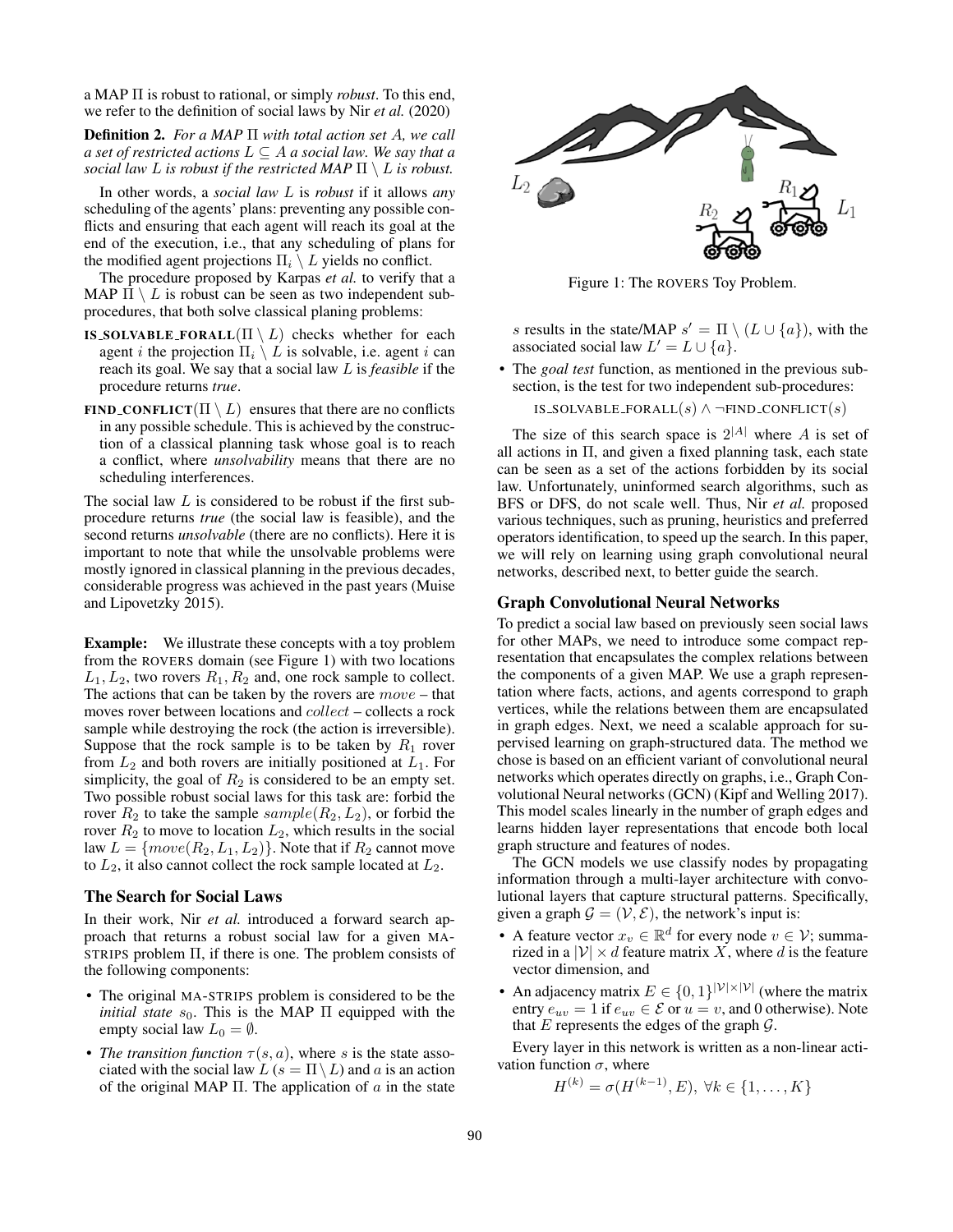with  $H^{(0)} = X$  and  $H^{(K)}$  the output feature matrix, K being the number of layers. The various GCN models presented in the literature mostly differ in how  $\sigma(\cdot, \cdot)$  is constructed and parameterized (Duvenaud et al. 2015; Li et al. 2016; Jain et al. 2016).

In the following sections, we introduce a method that, given some training MAP examples and their corresponding social law, yields a robust social law for unseen examples from the same domain. In other words, given training data:  $\{(\Pi_j, L_j)\}_{j=1}^m$ , where:  $\Pi_j = \langle F, \{A_i\}_{i=1}^n, I, \{G_i\}_{i=1}^n \rangle$  is a MA-STRIPS planning problem with  $|A| = k$  being the number of total grounded actions and,  $L_j \in 2^k$  is a label vector which denotes which actions are to be restricted by a possible robust social law for this planning problem, it is required to build a model that can formulate a robust social law, i.e. a subset of actions  $L \subset A$ .

## Social Laws: Graph Representation

In the next subsection, we show what is the graph representation of a given MA-STRIPS planning problem and the corresponding social law.

### Problem Description Graphs

The concept of the *problem description graph* (PDG) is not new. In classical planning, PDGs were introduced by Pochter *et al.* (2011) in the setting of symmetry detection for problem formulated in SAS+ (Bäckström and Nebel 1995). Later on Shleyfman *et al.* (2015) rewrote this formulation for STRIPS, and Sievers *et al.* (2019) used this approach for learning a portfolio planner selection. We, however, adopt the PDG for the MA-STRIPS formalism.

**Definition 3.** Let  $\Pi = \langle F, \{A_i\}_{i=1}^n, I, \{G_i\}_{i=1}^n \rangle$  be a MA-STRIPS *planning task. The problem description graph (PDG) of*  $\Pi$  *is the graph*  $\langle V, E \rangle$  *with* 

• *Graph vertices*  $V = V_F \cup V_A \cup V_{Ag}$ *, such that,* 

$$
\begin{aligned} V_F &= V_F^+ \cup V_F^- = \{ v_f^+, v_f^- \mid f \in F \}, \\ V_A &= V_A^{\text{main}} \cup V_A^{\text{pre}} \cup V_A^{\text{eff}} = \{ v_a^{\text{main}}, v_a^{\text{pre}}, v_a^{\text{eff}} \mid a \in A \}, \\ V_{Ag} &= \{ v^i \mid i \in \{1, \dots, n\} \}. \end{aligned}
$$

• E *is the graph edges set:*

$$
E = E_F \cup E_A \cup E_{Ag} \text{ , where}
$$
\n
$$
E_F = \{ \{v_f^+, v_f^-\} \mid f \in F \},
$$
\n
$$
E_A = \bigcup_{a \in A} \left( E_a^{\text{main}} \cup E_a^{\text{pre}} \cup E_a^{\text{eff}} \right), \text{ where}
$$
\n
$$
E_a^{\text{main}} = \{ \{v_a^{\text{main}}, v_a^{\text{pre}}\}, \{v_a^{\text{main}}, v_a^{\text{eff}}\} \mid a \in A \}
$$
\n
$$
E_a^{\text{pre}} = \{ \{v_f^+, v_a^{\text{pre}}\} \mid f \in \text{pre}(a) \} \cup
$$
\n
$$
\{ \{v_f^-, v_a^{\text{pre}}\} \mid f \in \text{ad}(a) \} \cup
$$
\n
$$
\{ \{v_f^-, v_a^{\text{eff}}\} \mid f \in \text{ad}(a) \} \cup
$$
\n
$$
\{ \{v_f^-, v_a^{\text{eff}}\} \mid f \in \text{del}(a) \}, \text{ and}
$$
\n
$$
E_{Ag} = \{ \{v^i, v_f^+\} \mid f \in G_i \} \cup \{ \{v^i, v_a^{\text{main}}\} \mid a \in A_i \}
$$



Figure 2: Part of the PDG of Example ROVERS Problem Corresponding

• *Each* v ∈ V *has 8 binary attributes as follows:*  $isPredicter^+(v) = T$  *for*  $v \in V_F^+$  *else* F  $isPredicter^{-}(v) = T$  *for*  $v \in V_F^-$  *else* F  $isAgent(v) = T$  *for*  $v \in V_{Ag}$  *else* F  $isActionMain(v) = T$  *for*  $v \in V_A^{\text{main}}$  *else* F  $isActionPre(v) = T for v \in V_A^{\text{pre}}$  else F  $isActionEff(v) = T for v \in V_A^{\text{eff}}$  else F  $isInit(v) = T$  *for*  $v \in (V_f^+ \cap I) \cup (V_f^- \setminus I)$  else F  $isGoal(v) = T$  *for*  $v \in V_f^+ \cap G$  *else F where*  $G = \bigcup_{i=1}^{n} G_i$ 

Informally, the PDG has three types of vertex clusters:  $V_F$ – each fact can be either true or false, and thus represented by two vertices;  $V_A$  – actions have three vertices each, the vertices of the action a correspond to the elements of the tuple  $\langle \text{pre}(a), \text{npre}(a), \text{add}(a), \text{del}(a)\rangle; V_{\text{Ag}}$  – each vertex here represents an agent. For example, if  $f \in F$  is a predicate such that  $f \in I \cap G_j$  for some agent j, the following attributes hold true for  $v_f$ : isPredicate<sup>+</sup>( $v_f$ ), isInit( $v_f$ ), and isGoal $(v_f)$ .

The edges indicate the connections between the vertices. Firstly, we connect the vertices of the clusters of actions and facts. Secondly, the precondition and effect vertices of each action are connected to their corresponding facts. Finally, we connect the agents' vertices to their actions and goal facts.

The vertex attributes are introduced to mark vertex type (agent, fact, etc.) and to specify such conditions as being in the initial state or being in one of the agents' goals. Overall, there are 4 attributes for facts, 3 attributes for actions, and 1 attribute to designate agent vertices. It is important to note that all agent vertices have the attributes, therefore the agents are interchangeable, i.e., there is no particular order on the agent that will make one agent more "important" than the other.

Figure 2 shows part of the PDG for our ROVERS toy problem, corresponding to the action collect( $R1, L1$ ). The node  $R_1$  represents the first rover agent. The node collect( $R_1, L_2$ ) represents the rover's collect action and, is connected to its corresponding precondition and effect nodes that, in turn, are connected to 4 additional fact nodes.

### Data Representation

In our case, we start with m MAP examples  $\{\Pi_1, \ldots, \Pi_m\}$ from the same domain, and a domain-expert. For each of these tasks, the expert produces a social law  $L_i$  (we assume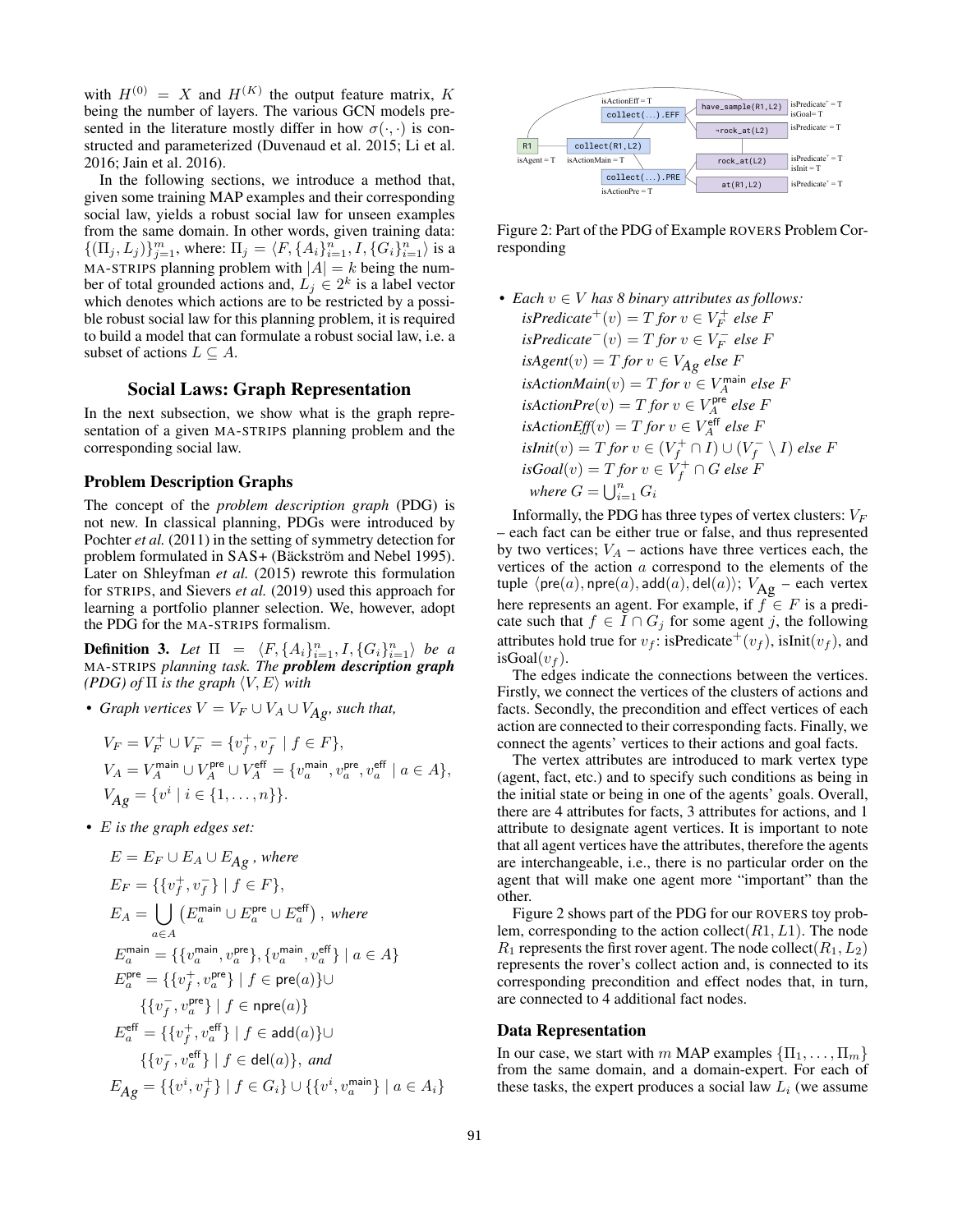that these social laws do exist), such that the augmented MAP  $\Pi_i \setminus L_i$  is robust.

Each task  $\Pi_i$  is represented by a graph  $PDG(\Pi_i)$  =  $\langle V_i, E_i \rangle$ , where  $E_i \in \{0, 1\}^{|V_i| \times |V_i|}$  is the corresponding adjacency matrix,  $V_i \in \{0, 1\}^{|V| \times 8}$  is the nodes feature matrix, i.e. each row represents a node and its attributes.

The social law is represented as a vector of vertex labels, i.e.  $y_i = \{-1, 0, 1\}^{|V_i|}$ , where -1 is the label of the nonaction vertices, 0 is the label for action vertices that are not included in the social law, and 1 is the label for the action vertices that are included in the robust social law for  $\Pi_i$ . Using this notation the training data above can be represented as a series of tuples

 $\{(PDG_1, y_1), \ldots, (PDG_m, y_m)\}\$ 

This data is used to train the GCN-based models. The exact architecture of the GCN is described in Table 1 and, discussed in the Empirical Evaluation section.

#### Learning-Based Social Law Synthesis Method

In this section, we introduce a method that utilizes a given dataset, as described above, to train a predictive model. This model, in turn, is exploited to synthesize a robust social law for an unseen MAP.

The output of such a predictor may contain some errors. One of our contributions is a procedure that can handle such inaccuracies. The model may fail on both counts: it can restrict a necessary and completely harmless action, or, on the contrary, allow a conflict-inducing action; in both cases, the predicted social law is not robust.

Thus, it is necessary to establish a method that uses the knowledge from the predictor while guaranteeing the robustness of the synthesized social law. The learning-based social law synthesis method proposed here has three primary steps, which we further describe in the following subsections:

- **Train and Predict** given a dataset with  $m$  MAPs and their corresponding social laws from a certain MA-STRIPS domain, we train a network to predict a social law for an unseen MAP from the same domain.
- Preprocessing given a predicted social law for an unseen MAP, the first step we take to find a robust social law is performing some relatively low-cost preprocessing to eliminate some easy-to-find mistakes resulting in a *feasible* social law, i.e., one where every agent can still achieve its goal individually.
- Search for Robust Social Law after the preprocessing is done, we perform a search through the space of possible social laws, guided by the prediction of our network.

## Train and Predict with GCN based models

Let us first briefly describe how we train and evaluate GCNbased models to predict social laws.

Network Structure: All models have 4 or 6 convolutional layers, as described in Table 1, followed by a batch normalization layer, a ReLU activation layer and, a 50% dropout. The network output is passed through a sigmoid function.

| Model   | Model Structure                           | # Parameters |
|---------|-------------------------------------------|--------------|
| $Net-1$ | $4 \times C128$ - sigmoid                 | 52,098       |
| $Net-2$ | $4 \times C256$ - sigmoid                 | 202,498      |
| $Net-3$ | $3 \times C128 - 3 \times C256$ - sigmoid | 201,730      |

Table 1: Models' Structures. We use C128 to mark a graph convolutional layer with 128 parameters, a ReLU and a batch normalization layer.

**Training:** First, we randomly split the given dataset to train, validation, and test subsets according to the following ratios: 50%, 25%, and 25% respectively. Then, we train 3 networks (see Table 1) with the Adam optimizer (Kingma and Ba 2015) using negative log-likelihood as the criterion. The training parameters are as follows: two possible learning rates: (1e-4, 5e-5), three possible batch sizes: (2,8,16) and, the default Adam optimizer settings. We also use an early stop mechanism with 50 epochs of patience, testing for improvement in validation set loss.

We are interested in social laws that are permissive, i.e. restrict only a small fraction of the agents' actions, which is why the labels in our dataset are imbalanced – with more allowed actions (false labels) than restricted actions (true labels). Furthermore, as described in the next section, detecting false-positives requires less effort. Thus, the procedure emphasizes recall over precision and gives a higher weight (x3) to false-negative errors. Finally, the procedure picks the best network according to its balanced accuracy score, i.e. the arithmetic mean of the true positive and the true negative rates.

**Prediction:** the predicted social law  $L^M$  is the set of all graph nodes (actions) that got a positive prediction by the network, i.e., a score higher than 0.5. Let us define  $M : A \rightarrow [0, 1]$ , a function that maps an action node to its network's score. Thus, the predicted social law  $L^M$  is the set of all actions that got a positive score  $L^M = \{a \in A \mid$  $M(a) > 0.5$ . As previously mentioned, enacting  $\tilde{L}^M$  on  $\Pi$ gives a similar multi-agent problem only without the actions included in  $L^M$ .

Note that  $L^M$  is not guaranteed to be robust thus, the purpose of the following steps is to detect and correct possible errors in  $L^M$ , to produce a robust social law.

### Preprocessing of the Predicted Social Law

Here we describe a relatively low-cost procedure to process the predicted social law and fix possible errors. The procedure goes through  $L^M$  and detects what restrictions prevent agents from achieving their goal individually, making  $L^M$ an *infeasible* social law. Then, to establish a feasible social law, the procedure removes these parts from the social law, that is, it allows these actions. Let us note that, while this preprocessing procedure ensures that the produced social law is feasible, there still are no guarantees about its robustness.

The procedure consists of two main steps: (a) checking every single-action restriction in  $L^M$  individually and removing the restrictions that make it infeasible, and (b) per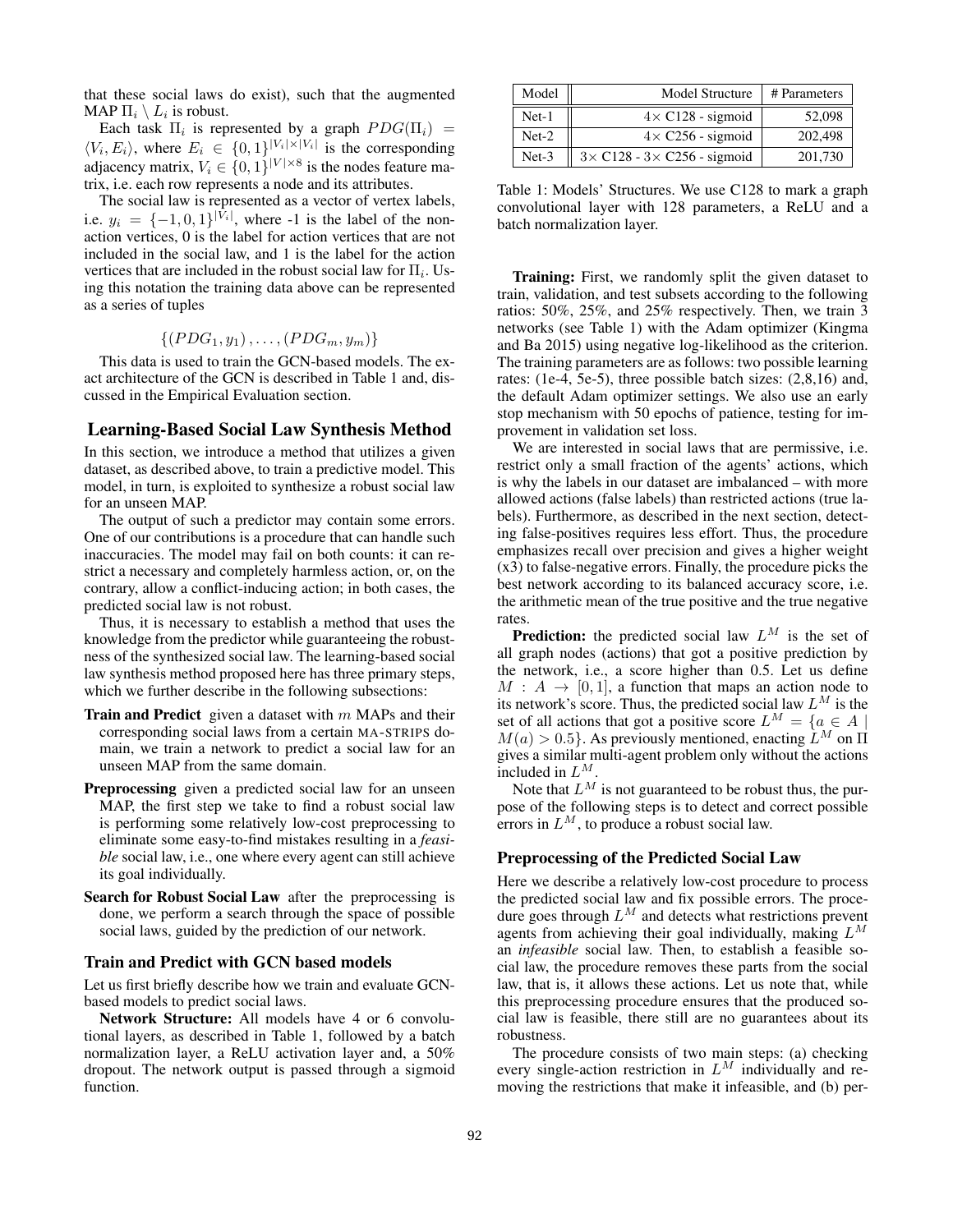forming a binary search through the remaining subsets of the social law, aiming to find one that is feasible, trying to keep the majority of  $L^M$ . In the following, we further describe the above-mentioned steps.

We implement the first step by constructing  $MSL =$  $\{L_1, L_2, \ldots, L_n\}$  a set of *n* atomic (one-sized) social laws s.t. each  $L \in MSL$  consists of only one action restriction from  $L^M$ . Then, for every  $L \in MSL$ , the procedure confirms that the affected agent can achieve its goal, i.e.  $L$  is feasible, by solving the single-agent projection of the planning problem. We denote these safe restrictions as *applicable* restrictions. We finish the first step by constructing  $L_r^M \subseteq L^M$ , the refined social law that consists of all applicable restrictions from the predicted social law. In other words, we discard from  $L^M$  actions which, if we include them in the social law, will prevent one of the agents from achieving its goal individually.

Despite the first step,  $L_r^M$  may be an infeasible social law, as restricting two actions could prevent some agent from achieving its goal, even if restricting each of these separately does not. Of course, checking all possible subsets of  $L_r^M$  is not tractable so, to acquire some feasible social law, we introduce the second step of the procedure that executes a binary search to remove parts of  $\tilde{L}_r^M$  such that the resulting social law is feasible. The intuition behind this step lies in the assumption that the actions with a lower  $M(a)$  score (that is, where the network is less certain) should be restricted with lower priority. Thus, in case of an infeasible social law, the procedure would prefer to discard these actions first.

The binary search procedure is implemented by, first, constructing a list  $l = [a_1, a_2, \dots]$  with the actions in  $L_r^M$ , sorted by  $M(a)$ , i.e., the higher score actions (the actions that should be restricted according to the network's prediction) are at the suffix of the list. Then, the procedure performs a binary search in  $l$  to detect the largest contiguous suffix s.t. the corresponding social law is feasible, i.e., all agents can achieve their goals — this is verified by calling IS SOLVABLE FORALL for every suffix that is checked. We denote the resulting social law as  $L_f^M$  – the feasible predicted social law. Let us note that this step could result in an empty social law.

It is easy to see that  $L_f^M$  is a feasible social law for  $\Pi$  as the second phase confirms it before producing it. Also, our empirical evaluations shows that this procedure scales well and can produce large ( $\sim 150$  actions) and feasible social laws in less than a minute.

#### Searching for a Robust Social Law

In the previous section, we described a procedure that fixes one type of mistake in the predicted social law  $L^M$ , producing a feasible social law  $L_f^M \subseteq L^M$ . However, we may need to add necessary and more complex modifications to  $L_f^M$  to obtain a robust social law. Here we describe a method, based on the search technique from Nir *et al.*, to tackle this challenge.

We adapt the social law search technique from Nir *et al.* to correct the remaining errors, if there are any, in  $L_f^M$ . Most of the search problem settings, as briefly described in the

| Domain       | <b>Empty Open List</b> |                  |               | Modified Open List | Base             |               |  |
|--------------|------------------------|------------------|---------------|--------------------|------------------|---------------|--|
|              | $h_{\text{sum}}$       | $h_{\text{avg}}$ | $h_{\rm cnt}$ | $h_{\rm sum}$      | $h_{\text{avg}}$ | $h_{\rm cnt}$ |  |
| <b>ROVER</b> |                        |                  |               | Q                  | 10               | 10            |  |
| ZENO         | 10                     | 10               | 10            | 10                 | 10               | 10            |  |
| <b>TAXI</b>  |                        |                  | 4             |                    |                  |               |  |
| <b>DLOG</b>  |                        |                  |               | 9                  |                  |               |  |
| <b>TOTAL</b> | 27                     | 25               | 23            | 32                 | 31               | 31            |  |

Table 2: Number of Successful Searches on IPC Benchmarks (size of train set =  $64$ , noise =  $0\%$ , ZENO = ZENO-TRAVEL, DLOG = DRIVERLOG, Baseline = GBFS- $h_{stat}$ -NP from (2020))

preliminaries, remain the same as well as the search safe pruning techniques.

Additionally, we suggest 2 ways to use the predictor function. First, we suggest inserting  $L_f^M$  to the open list at the beginning of the search, as we assume it will be closer to a robust social law than the standard initial social law,  $\emptyset$ . We remark that the empty social law is also put on the open list, so our method remains complete.

Second, we introduce 3 new heuristic functions which rely on the social law predictive function  $M : A \to \mathbb{R}$  to guide the search. Let us note that our greedy search is set to explore nodes (social laws) with higher heuristics value.

Sum of Scores Heuristic  $h_{\text{sum}}(L) = \sum_{a \in L} M(a)$ 

This heuristic sums  $M(a)$  for all actions restricted by the social law ( $a \in L$ ), making the search explore social laws that restrict high-score actions, i.e. actions that, according to the network, are more likely to be included in a robust social law. Note that this heuristic will always prefer to add more actions to the social law, without regard to its size.

Average Score Heuristic  $h_{\mathrm{avg}}(L) = \frac{1}{|L|} \sum_{a \in L} M(a)$ 

This heuristic computes the arithmetic mean of  $M(a)$  restricted by the social law, and thus guides the search towards smaller, less-restrictive social laws. However, its preference for smaller social laws that include only high-score actions may limit its use when handling larger problems.

**Count Heuristic**  $h_{\text{cnt}}(L) = |\{a \in L \mid M(a) > 0\}|$ 

This heuristic returns the number of restricted actions with a positive  $M(a)$  score. One may use this heuristic when  $M(a)$  is noisy and the true robust social law may need to restrict actions that got a negative score.

## Empirical Evaluation

We begin with a description of our data generation procedure, and then evaluate our approach on problems from Nir *et al.* (2020) that are based on domains from the first Competition of Distributed and Multi Agent Planners (Komenda, Stolba, and Kovacs 2016).

## Data Generation

To evaluate our approach, we need a way to generate robust social laws for multiple problems in each domain we use. Therefore, we implemented automatic social law generators for 4 domains: DRIVERLOG, ZENOTRAVEL, TAXI and,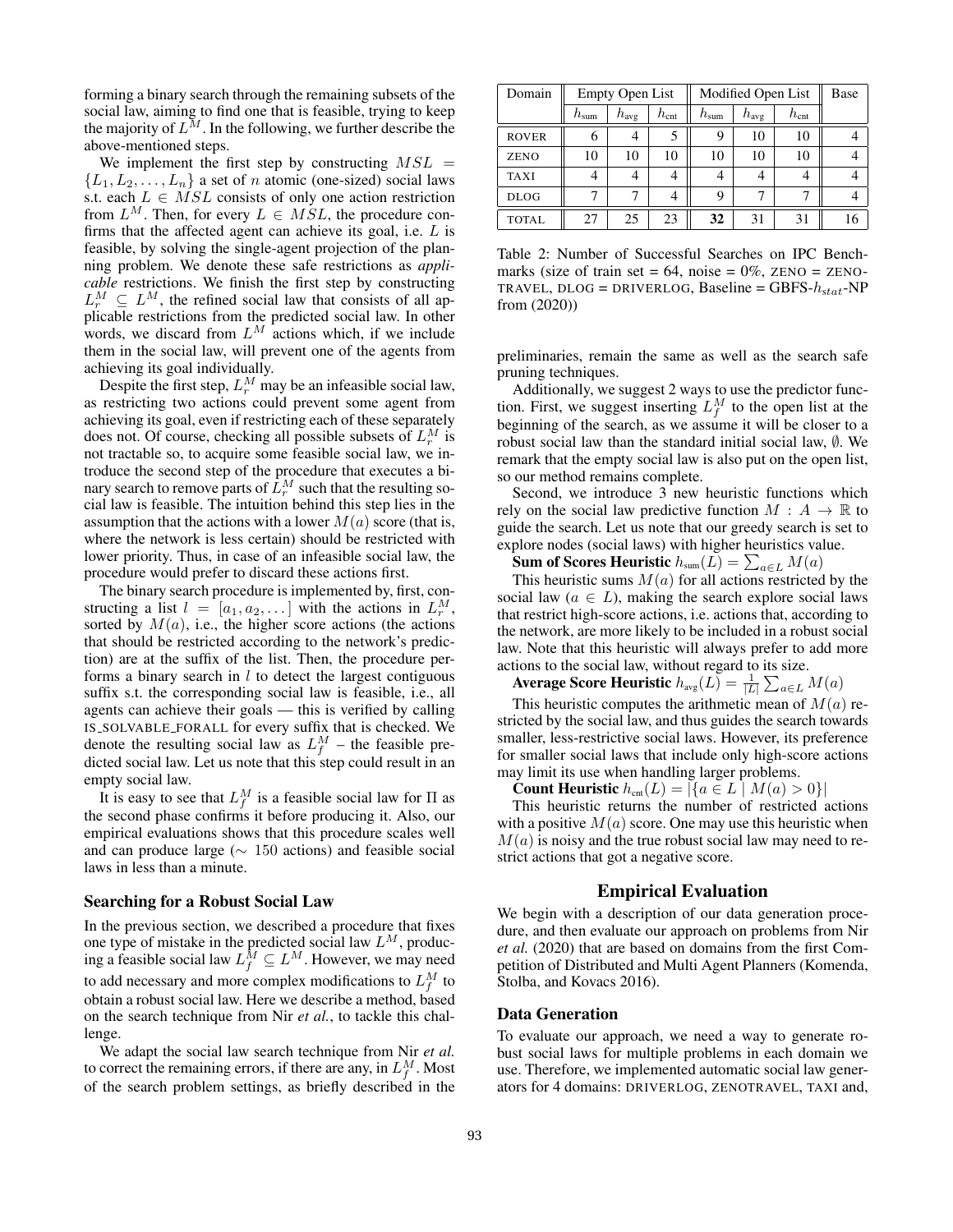

Figure 3: Number of Successful Searches on IPC Benchmarks with Varying Training Set Sizes (using  $h_{\text{sum}}$ -MOL search configuration, baseline values are based on GBFS- $h_{stat}$ -NP search configuration (2020))

ROVERS, for which we also have random problem generators. These social law generators are meant to simulate a domain-expert, but are not perfect – we implemented them based on a small number of problems, and in some cases they do not generalize correctly to other randomly generated problems. Thus, they simulate an imperfect expert. As we will see, our technique is still able to use the labels from such an imperfect expert to generate robust social laws.

This setup simulates a single expert who applies the same class of social law to problems from a subset of a multi agent planning domain. It is true that if multiple experts were to provide social laws for different problems in the same domain, they could formulate different classes of social laws – this is left for future work. Note that although we manually wrote these social law generators for each domain, for the purpose of the empirical evaluation, the social law learning technique we present and evaluate is domain-independent – the same technique is used in all domains.

In addition to the imperfect labeling mentioned above, we wanted to simulate and control additional errors. One type of error a domain-expert might make is needlessly restricting some actions, leading to an overly restrictive social law. To simulate this in our empirical evaluation we added artificial noise to the social law generator output. We implement this by randomly adding some percentage of the agents' actions to the generated social law. Note that, mistakes that make a social law not-robust can be detected using social law robustness verification (Karpas, Shleyfman, and Tennenholtz 2017) thus, the noise we induce is unidirectional, and affects only allowed actions. Additionally, the number of the allowed actions is usually much smaller than the size of the restricted actions so adding only 5% noise can actually double the size of the social law.

## Robust Social Law Synthesis

We have described three different network-based heuristics  $h_{\text{sum}}$ ,  $h_{\text{cnt}}$  and,  $h_{\text{avg}}$ , as well as the technique for seeding the open list with the predicted social law. Thus, we have 6 different greedy search configurations to compare: using one out of the three heuristics, either with open list modification

(denoted MOL) or without (denoted NM). These are tested on 80 planning problems from 4 different domains.

Similarly to previous work on automated social law synthesis, the search goal test calls the *Fast Downward Stone Soup* (FD) (Röger, Pommerening, and Seipp 2014) and *SymPA* (Torralba 2016) planners for the goal test – checking if the current social law is robust. We too deploy a sequential order of timed attempts (2-minute attempts (FD and SymPA) followed by 30-minute attempts (again, FD, then SymPA)).

We consider a search successful if it either found or disproves the existence of a robust social law. Table 2 reports the number of successful searches in each domain with 0% noise and 64 training samples. The baseline – the best social law synthesis configuration from the previous work (2020) – was able to solve 16 of these problems. All of the proposed configurations solved more problems. These results show that inserting the predicted social law to the search open list (denoted MOL) leads to at least 5 more successful searches. Our best configuration, using  $h_{\text{sum}}$  with MOL solves twice as many problems as the baseline.

The results in the TAXI domain show that there is no robust social law present for all of the solved problems. In fact, we suspect that this result holds for the rest of the domain. As expected, this shows that our approach does not have an advantage in proving a robust social law does not exist.

Next, we evaluate the effects of the size and quality of the training set. Figure 3 shows the number of problems solved  $(y \text{ axis of the plots in the top row})$  and the balanced accuracy score  $(y \text{ axis of the plots on the bottom row})$  in each domain with various noise levels, for varying sizes of the training set  $(x \text{ axis})$ . We calculate the balanced accuracy score on an unseen test set of generated problems and their corresponding social law. Putting aside TAXI, the results show that 4 training samples are enough to beat the baseline that is marked on the graph as a horizontal dashed line. Note that the trends in the graphs point that there is a correlation between the number of successful searches and the balanced accuracy score.

Interestingly, a limited amount of noise does not seem to hurt and, in fact, our results show that noise may sometimes help the network in achieving higher balanced accuracy and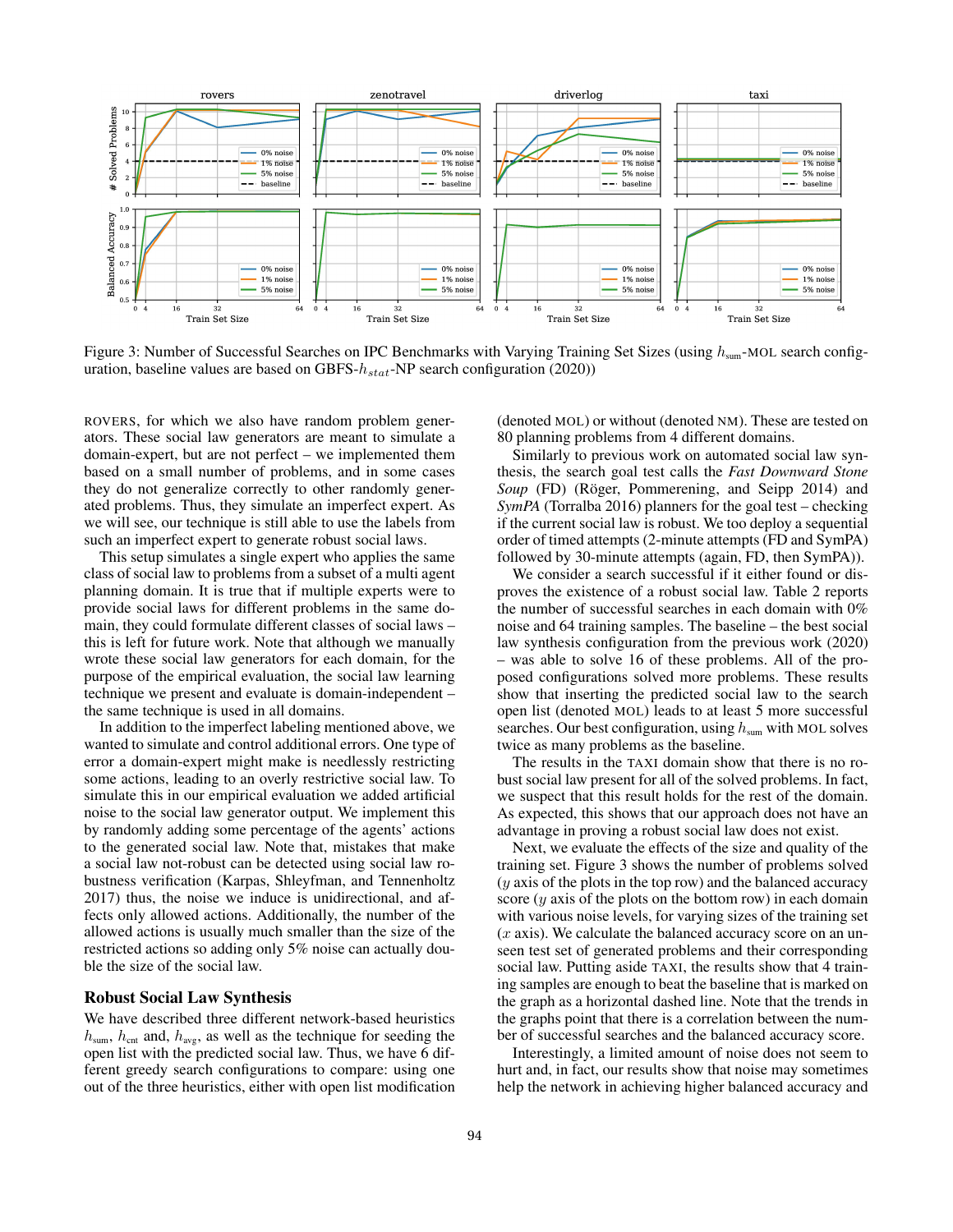|           | Search Time        |                      |               |               |                          | Social Law Length |                  |                      |                |               |                          |               |  |
|-----------|--------------------|----------------------|---------------|---------------|--------------------------|-------------------|------------------|----------------------|----------------|---------------|--------------------------|---------------|--|
| Instances |                    | Empty Open List (NM) |               |               | Modified Open List (MOL) |                   |                  | Empty Open List (NM) |                |               | Modified Open List (MOL) |               |  |
|           | $h_{\mathrm{sum}}$ | $h_{\mathrm{avg}}$   | $h_{\rm cnt}$ | $h_{\rm sum}$ | $h_{\text{avg}}$         | $h_{\rm cnt}$     | $h_{\text{sum}}$ | $h_{\mathrm{avg}}$   | $h_{\rm cnt}$  | $h_{\rm sum}$ | $h_{\text{avg}}$         | $h_{\rm cnt}$ |  |
| ROVERS-0  | 183.75             | 193.07               | 188.42        | 123.01        | 1931.3                   | 122.92            | 15               | 15                   | 15             | 16            | 16                       | 16            |  |
| ROVERS-1  | 181.84             | 180.99               | 179.98        | 123.41        | 126.83                   | 123.3             | 12               | 12                   | 12             | 14            | 14                       | 14            |  |
| ROVERS-3  | 248.23             | 274.47               | 247.97        | 127.2         | 1930.56                  | 127.44            | 18               | 18                   | 18             | 20            | 20                       | $20\,$        |  |
| ROVERS-5  | 174.99             | 215.17               | 1984.85       | 126.81        | 149.26                   | 124.41            | 7                | 8                    | 8              | 11            | 11                       | 11            |  |
| ZNTL-0    | 140.99             | 129.61               | 129.29        | 30.02         | 20.48                    | 16.03             | 5                | 4                    | 5              | 22            | 22                       | 22            |  |
| ZNTL-1    | 43.58              | 103.44               | 130.49        | 19.52         | 20.48                    | 17.32             | 6                | 5                    | $\overline{4}$ | 22            | 22                       | 22            |  |
| ZNTL-2    | 1860.55            | 134.9                | 145.19        | 121.92        | 131.13                   | 121.86            | 4                | 4                    | $\overline{4}$ | 28            | $\overline{4}$           | 28            |  |
| ZNTL-3    | 141.78             | 1949.14              | 156.73        | 121.95        | 136.01                   | 121.99            | $\overline{7}$   | 6                    | 6              | 36            | 36                       | 36            |  |
| ZNTL-4    | 137.37             | 138.25               | 137.39        | 753.75        | 134.51                   | 121.93            | 5                | 5                    | 5              | 36            | 5                        | 36            |  |
| $ZNTL-5$  | 192.89             | 194.52               | 191.74        | 123.39        | 128.22                   | 123.41            | 14               | 13                   | 13             | 87            | 87                       | 87            |  |
| ZNTL-6    | 216.22             | 217.37               | 235.15        | 123.56        | 211.48                   | 123.48            | 14               | 14                   | 16             | 98            | 14                       | 98            |  |
| ZNTL-7    | 248.3              | 232.68               | 243.03        | 124.54        | 213.19                   | 123.33            | 16               | 16                   | 16             | 112           | 16                       | 112           |  |
| ZNTL-8    | 2071.7             | 274.92               | 299.67        | 124.66        | 263.31                   | 1928.34           | 16               | 16                   | 19             | 137           | 16                       | 137           |  |
| ZNTL-9    | 309.3              | 2125.22              | 319.14        | 124.73        | 309.57                   | 1928.5            | 18               | 18                   | 18             | 153           | 18                       | 153           |  |
| TAXI-0    | 7.81               | 7.88                 | 7.85          | 10.79         | 10.58                    | 10.27             | <b>NSL</b>       | $_{\rm NSL}$         | <b>NSL</b>     | <b>NSL</b>    | <b>NSL</b>               | $_{\rm NSL}$  |  |
| TAXI-1    | 13.51              | 13.95                | 13.6          | 13.68         | 15.26                    | 16.79             | <b>NSL</b>       | <b>NSL</b>           | <b>NSL</b>     | <b>NSL</b>    | <b>NSL</b>               | <b>NSL</b>    |  |
| $TAXI-2$  | 32.36              | 12.42                | 14.35         | 16.68         | 17.74                    | 17.58             | <b>NSL</b>       | $_{\rm NSL}$         | <b>NSL</b>     | <b>NSL</b>    | <b>NSL</b>               | <b>NSL</b>    |  |
| TAXI-6    | 39.72              | 36.54                | 32.09         | 17.97         | 19.81                    | 18.13             | $\overline{7}$   | $\overline{7}$       | $\overline{7}$ | 37            | 37                       | 37            |  |
| DLOG-0    | 10.19              | 10.24                | 7.7           | 1.22          | 2.29                     | 1.25              | 4                | $\overline{4}$       | 5              | 35            | 35                       | 35            |  |
| DLOG-3    | 147.4              | 362.76               | 689.15        | 119.32        | 126.74                   | 127.13            | 11               | 9                    | 9              | 47            | 78                       | 78            |  |
| AVG       | 320.1              | 340.4                | 267.7         | 117.4         | 294.9                    | 265.8             | 10.5             | 10.2                 | 10.6           | 53.6          | 26.5                     | 55.4          |  |

Table 3: Search Time on IPC Benchmarks (Right), and Length of the Resulting Social Laws (Left) (size of training set  $= 64$ , noise =  $0\%$ , NSL = robust social law does not exist, ZNTL = zenotravel domain)

solving more problems. Note that adding noise to training data is considered to be a standard data augmentation technique in deep learning because it expands the size of the training dataset. However, in our procedure, it is not the case because the noise is encoded in training samples. Of course, we do not add noise to the test set samples.

All in all, 20 problems were solved by all of the configurations and are used to compare search times and social law length as reported in Table 2. As our results show, using MOL improves search times, mostly when using  $h_{\text{sum}}$  and  $h_{\text{avg}}$ . The most likely explanation for that is that the predicted social law is closer to the search goal than an empty social law, and thus the search can be shallower. However, using MOL tends to result in more restrictive social laws. This may be handled by employing  $h_{avg}$  that, as expected, may be slower but tends to regulate the length of the resulted social law.

## **Conclusion**

In this paper, we explored the use of graph neural networks to better guide the process of social law synthesis. Our empirical evaluation shows that the proposed techniques are scalable; we solve twice as many problems as the previous state-of-the-art. Furthermore, the results show that these techniques can learn from an imperfect expert, even in the presence of noise.

Given the PDG representation we used is domainindependent, we see two interesting directions for future research: adding domain-specific features (predicate name for fact nodes, operator name for action nodes, etc.) and, transfer learning between domains that exploits possible domain structure similarities.

#### References

Bäckström, C.; and Nebel, B. 1995. Complexity Results for SAS+ Planning. *Computational Intelligence* 11: 625–656.

Borrajo, D.; and Fernández, S. 2019. Efficient approaches for multi-agent planning. *Knowl. Inf. Syst.* 58(2): 425–479.

Brafman, R. I.; and Domshlak, C. 2008. From One to Many: Planning for Loosely Coupled Multi-Agent Systems. In *Proceedings of the Eighteenth International Conference on Automated Planning and Scheduling, ICAPS 2008, Sydney, Australia, September 14-18, 2008*, 28–35.

Duvenaud, D.; Maclaurin, D.; Aguilera-Iparraguirre, J.; Gómez-Bombarelli, R.; Hirzel, T.; Aspuru-Guzik, A.; and Adams, R. P. 2015. Convolutional Networks on Graphs for Learning Molecular Fingerprints. In *Advances in Neural Information Processing Systems 28: Annual Conference on Neural Information Processing Systems 2015, December 7- 12, 2015, Montreal, Quebec, Canada*, 2224–2232.